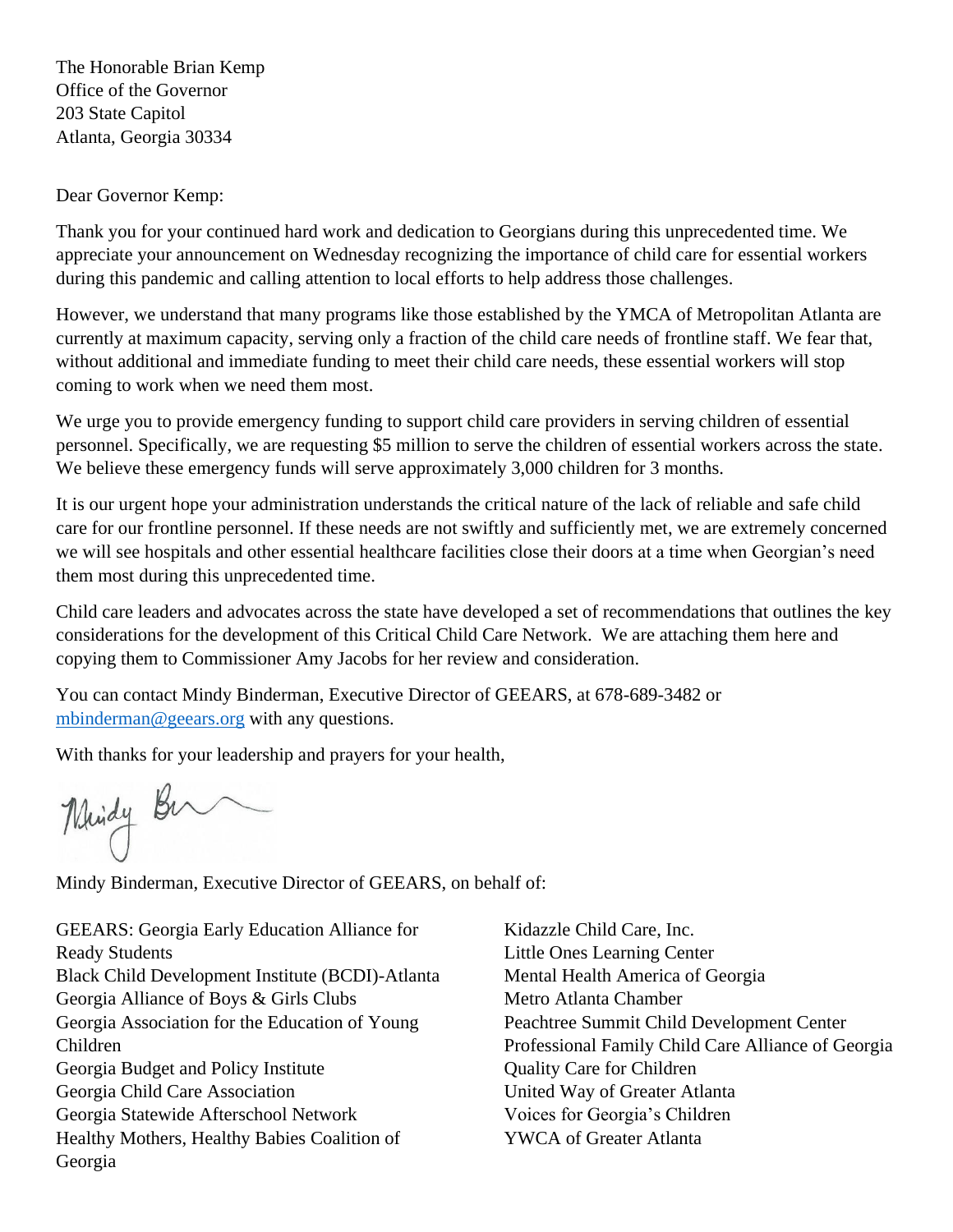# **MEMORANDUM**

Date: March  $20<sup>th</sup>$ ,  $2020$ 

### **Re: Critical Child Care during the COVID-19 Outbreak - Recommendations for Georgia**

To: Governor Brian Kemp

CC: Commissioner Amy Jacobs

From: GEEARS: Georgia Early Education Alliance for Ready Students, Black Child Development Institute (BCDI)-Atlanta, Georgia Alliance of Boys & Girls Clubs, Georgia Budget and Policy Institute, Georgia Association for the Education of Young Children, Georgia Child Care Association, Georgia Statewide Afterschool Network, Healthy Mothers, Healthy Babies Coalition of Georgia, Kidazzle Child Care, Inc., Little Ones Learning Center, Mental Health America of Georgia, Metro Atlanta Chamber, Peachtree Summit Child Development Center, Professional Family Child Care Alliance of Georgia, Quality Care for Children, United Way of Greater Atlanta, Voices for Georgia's Children, and YWCA of Greater Atlanta

Thank you for your continued hard work and dedication to Georgians during this unprecedented pandemic. We recognize that the closure of many of Georgia's child care programs may be imminent – either through mandate or as a result of child care providers choosing to close (over 1,000 have reported closure as of 3/18/2020 at 5:00 PM, and we expect the actual number to be much higher). We, as child care leaders and advocates across the state, appreciate your announcement yesterday recognizing the importance of child care for essential workers during this pandemic and calling attention to local efforts to help address those challenges.

**We strongly believe that additional supports, including funding, are needed to ensure that child care challenges do not impede essential workers from continuing their work without disruption.** As such, we are reaching out today to strongly recommend the creation of a "Critical Child Care Network" to serve frontline staff, such as hospital workers and emergency responders.

This network would allow select child care centers, family child care learning homes, and afterschool/summer programs to reopen or remain open on a limited basis in order to serve frontline staff by providing either full time care or respite care. Without this network, child care closures might **actually impede efforts to fight the coronavirus**, as the healthcare sector has some of the highest child care obligations in the United States. [1](#page-1-0)

## **Recommendations for the Creation of a "Critical Child Care Network:"**

1) Focus on **existing licensed** child care sites (those that wish to remain open) as the primary way to provide child care for essential workers with young children (ages 0-5), particularly infants and toddlers. Existing programs already have the equipment and physical structures, as well as trained staff, to provide the safest care to young children given their unique needs. Child care staff are already trained on many best practices related to health and safety, which are even more critical during this pandemic.

**For school-age children, utilize existing high-quality afterschool or summer programs** (e.g., YMCAs, Boys  $\&$  Girls Clubs, 21<sup>st</sup> Century Community Learning Centers, etc.), child care programs, or family child care

<span id="page-1-0"></span><sup>1</sup> https://www.medrxiv.org/content/10.1101/2020.03.09.20033415v1.full.pdf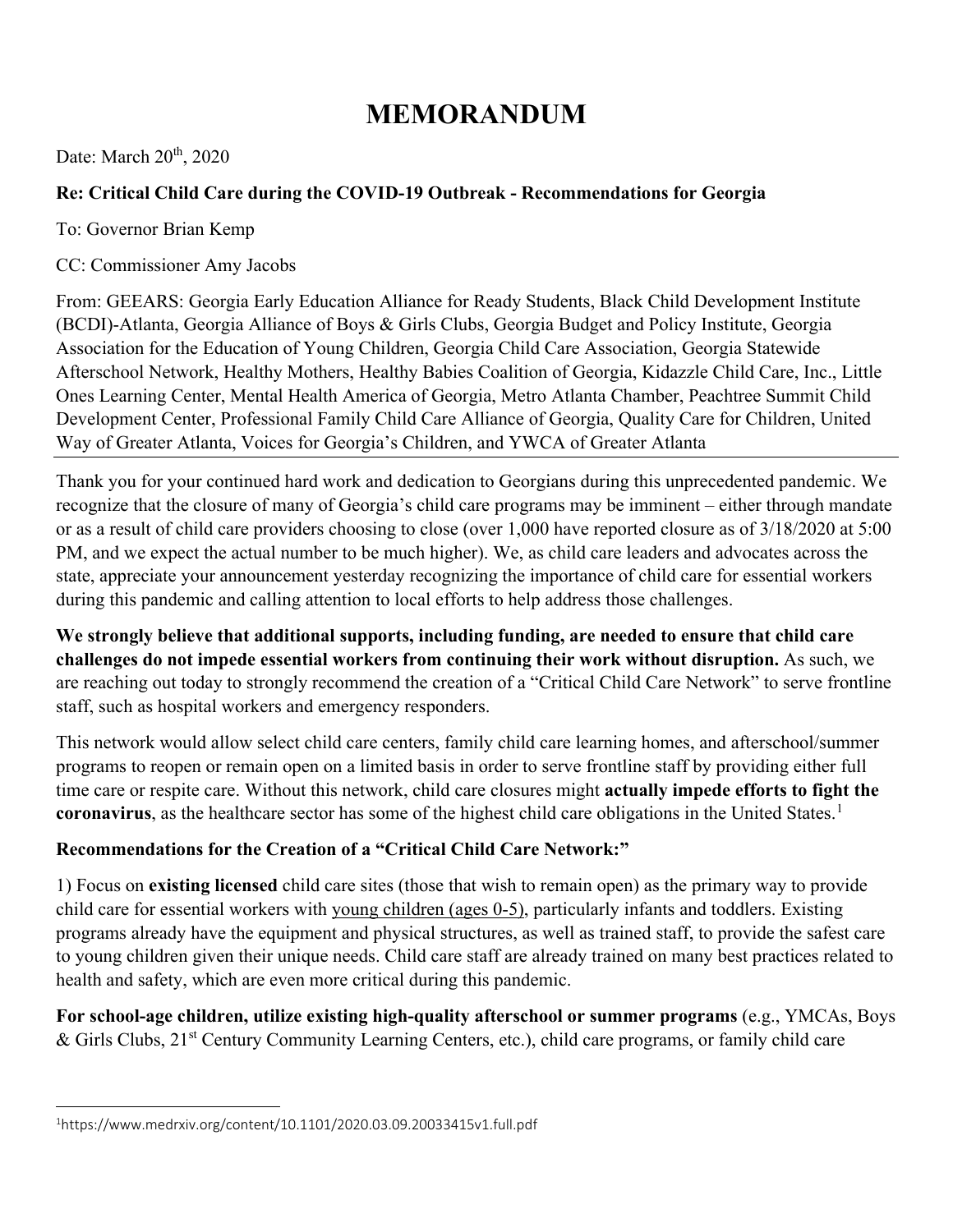learning homes. When supply is an issue, temporary sites (e.g., other schools, parks & recreation centers, etc.) can be utilized for school-age children.

Some providers are already considering implementing child care for essential workers, such as the YMCA of Metro Atlanta and Childcare Network. Where applicable, these models could be scaled to serve more children across the state.

2) Create a **definition** for **"essential workers"** in order to better identify who is eligible to receive this Critical Child Care. This may include: healthcare workers, grocery and pharmacy employees, nursing home employees, first responders, military, and mail/delivery personnel, and child care workers themselves. Allow the designated Critical Child Care sites to determine eligibility for the recipients instantly, onsite. Where possible, align this definition to other programs and services the state is implementing in response to this pandemic.

3) Require **all** child care programs to utilize **KOALA** (the online "hub" for Georgia's child care providers managed by the Georgia Department of Early Care and Learning) to report the following in a reasonable, but quick period of time (e.g., 48 hours):

- Partial or full closures
- Open seats by age group
	- o Child care providers remaining open are asked to efficiently survey existing families to determine how many seats would be available

This information is critical to helping essential workers find child care quickly and accurately, and helping DECAL and state advocates identify and address gaps in child care for essential workers across the state.

4) Leverage the existing **Child Care Resource & Referral (CCR&R) network** across the state to: (a) reach out to programs as appropriate for participation in the "Critical Child Care Network;" (b) provide additional training and supports to assist child care providers in complying with additional health and safety guidance; and (c) assist programs in meeting staffing needs by connecting child care staff from closed programs to other child care locations in their region as desired by the staff member and as needed due to capacity. CCR&R agencies cover every county in the state through six regional networks and already have relationships with existing child care providers to effectively support this initiative.

5) Support DECAL's and Quality Care for Children (QCC)'s efforts to utilize QCC's **statewide child care referral service**, 1-877-ALL GA KIDS, to implement **enhanced** child care referrals to essential workers linking them to programs in the "Critical Child Care Network" with age-appropriate vacancies. Enhanced referrals may assist parents in securing child care by coordinating with child care programs to check status and vacancies and support the registration process.

6) Ensure **Family Child Care Learning Homes** (FCCLHs) can continue operations, as desired, across the state, and encourage such providers to participate in the "Critical Child Care Network." FCCLHs play an essential role in responding to this pandemic given lower enrollment numbers (up to six children are allowed in FCCLHs in Georgia), ability to serve multiple ages, and higher likelihood of providing care during nontraditional hours.

7) Distribute clear and consistent **health and safety guidance** to child care providers that remain open, particularly those in this "Critical Child Care Network." Such guidance should include best practices and